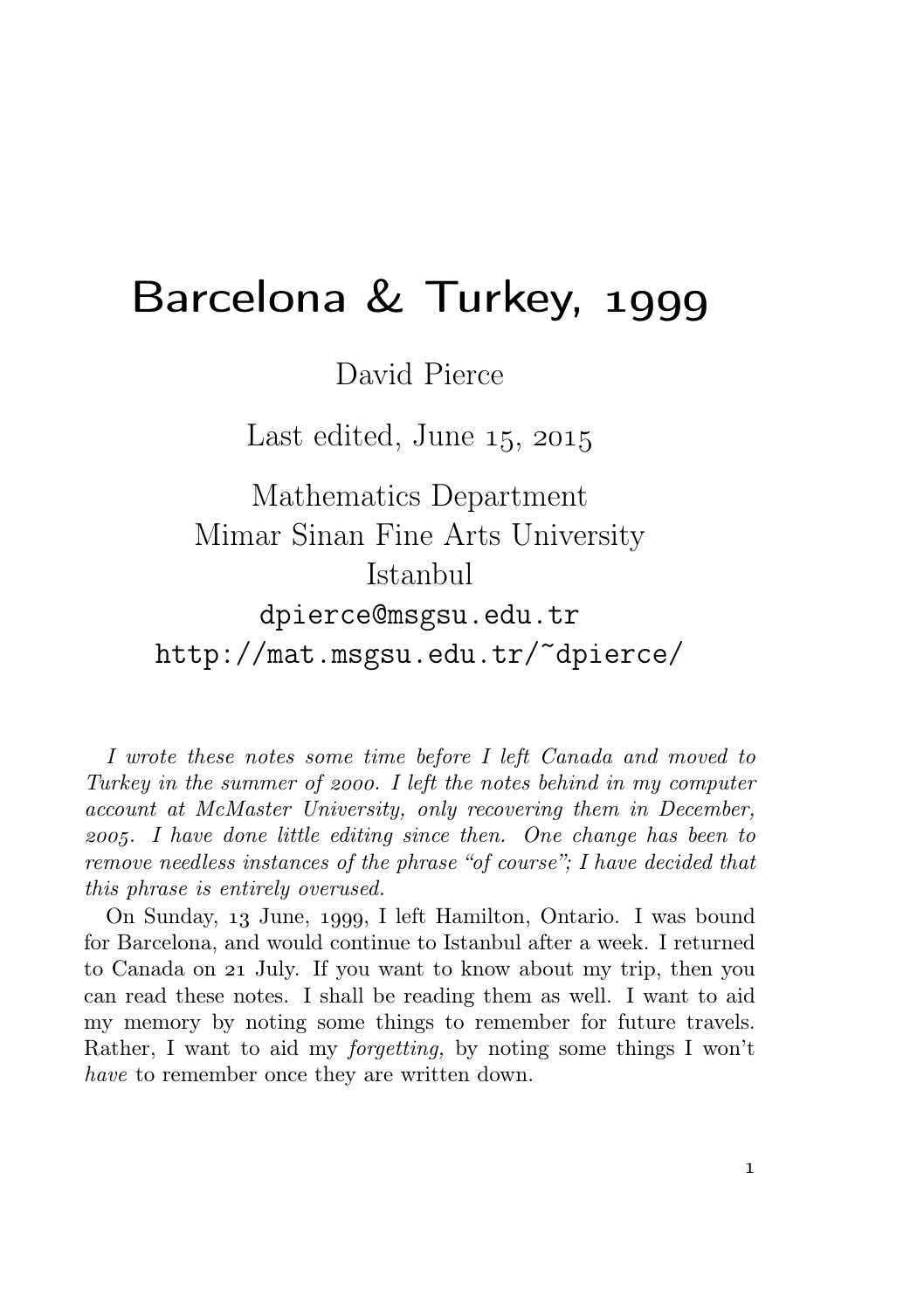Table 1 shows when I entered a place, or a mode of travel, where I would be spending at least one night.

I went to Barcelona for a conference, the Joint Conference of the 5th Barcelona Logic Meeting and the 6th Kurt Gödel Colloquium. This took place on 16 through 19 June. I reached Barcelona on the 14th and left on the  $21st$ . Unfortunately the  $20th$  was a Sunday, so I couldn't take the train out of town. I had wanted to visit Montserrat, the location of a Black Virgin and supposedly some nice mountain trails. I had thought I might go there on the 15th, but then I didn't want to take the chance of being too exhausted after just having crossed five time-zones.

Rather than pay for door-to-door service to the Toronto airport, I took the "Go" bus to Toronto, the subway to Islington station, then the "Airport Express" bus to the airport. I saved the return tickets and one subway token in a little zippered pocket in my knapsack, to use when I got back.

That knapsack—I try to call it a knapsack rather than a backpack, as to my mind a backpack is for backpacking, and backpacking is hiking in the woods with everything you need for a week or more. Even for a "day-pack," my knapsack is pretty small. It is true that I was taking this knapsack on a trip of more than five weeks. However, I wasn't sleeping outdoors, and I supplemented my luggage anyway with a stuff-sack and a waist-pack. The clothes I wasn't wearing fit into the stuff-sack, which strapped onto the bottom of the knapsack. Possibly I could have dispensed with the waist-pack. It would have been better to do without the stuff-sack, to take weight off my shoulders. Nonetheless, I did accomplish two packing goals: to be able to walk easily with all of my stuff, and not to have to check any baggage on an airplane.

For clothing, all I carried was a complete change, with a little bit extra. Most articles were synthetic, so they would pack more tightly and dry more easily. I thought about bringing a sweater, just in case, but I didn't want to make room for it. I was right not to bring it, though there was one drizzly day in Istanbul when I would have worn it if I could.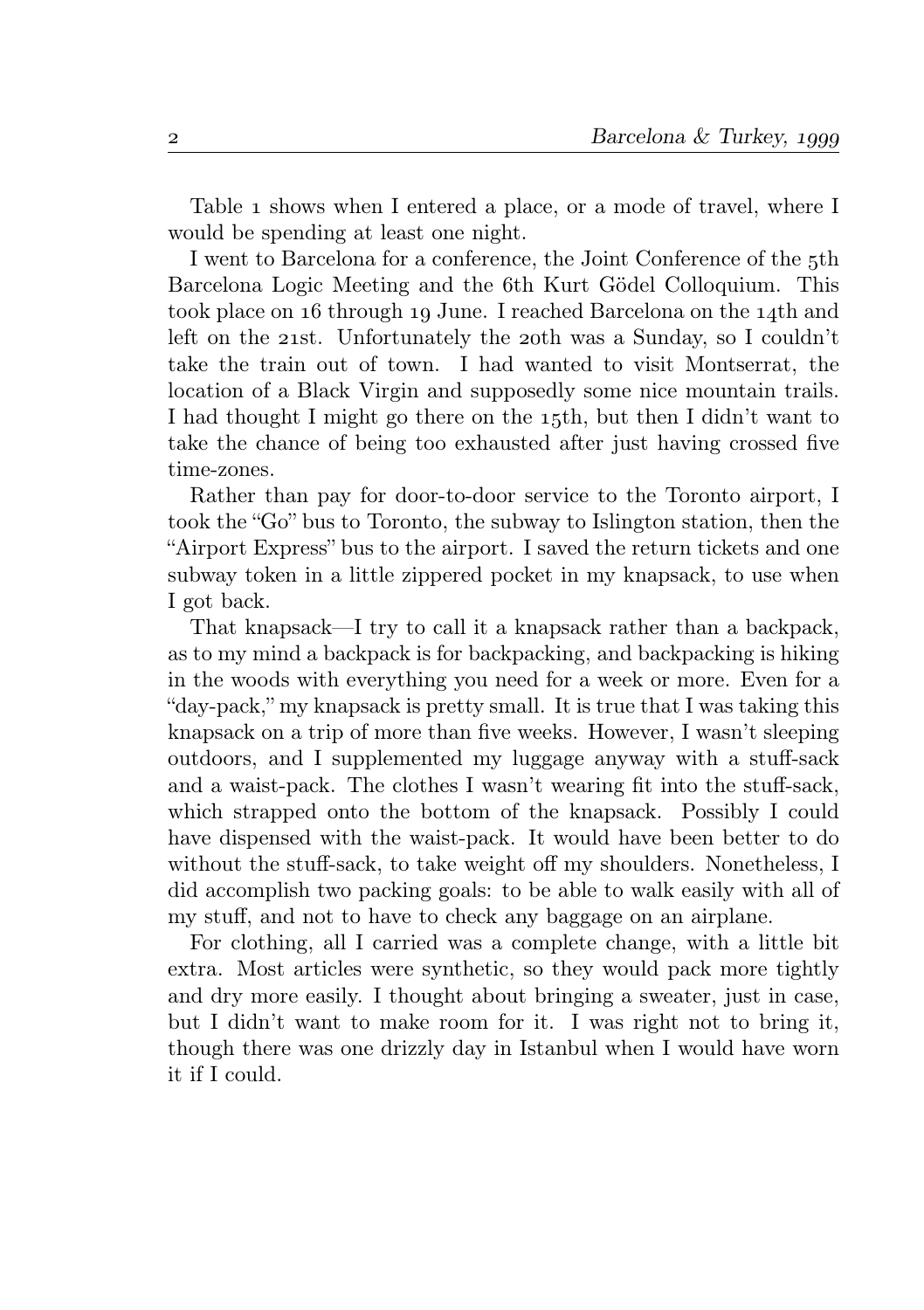| 1999  | Sun.     | Mon.      | Tues. | Wed.     | Thurs.       | Fri.         | Sat.   |  |
|-------|----------|-----------|-------|----------|--------------|--------------|--------|--|
| June  | 13       | 14        | 15    | 16       | 17           | 18           | 19     |  |
|       | airplane | Barcelona |       |          |              |              |        |  |
|       | 20       | 21        | 22    | 23       | 24           | 25           | 26     |  |
|       |          | Istanbul  |       |          |              |              | Ankara |  |
| June/ | 27       | 28        | 29    | 30       | $\mathbf{1}$ | $\mathbf{2}$ | 3      |  |
| July  |          |           |       |          |              |              |        |  |
|       | 4        | 5         | 6     | 7        | 8            | 9            | 10     |  |
|       |          |           | bus   | Alanya   |              |              | Kaş    |  |
|       | 11       | 12        | 13    | 14       | 15           | 16           | 17     |  |
|       |          |           |       |          |              | Ayvalık      |        |  |
|       | 18       | 19        | 20    | 21       |              |              |        |  |
|       |          | Istanbul  |       | Hamilton |              |              |        |  |

Table 1: When I went where.

Here then is the clothing I travelled with, including what I wore. Most of it came from Recreational Equipment Incorporated:

- Two nylon long-sleeved shirts, each with a long zippered breast pocket. Because of these pockets, I didn't bother with a moneybelt, though Barcelona was indeed a place to worry about thieves.
- Two synthetic tee-shirts, one with long sleeves; I think the material is of the "Cool-Max" brand. Had I needed a bit more warmth, I could have worn one of these under a nylon shirt; I didn't need to do this in Barcelona.
- Two pairs of long nylon pants, one with removable legs (though I never removed the legs in Barcelona).
- Four pairs of undershorts, two synthetic and two cotton; cotton is more comfortable in warm weather, but really I need not have brought it.
- Three pairs of ragg wool socks, with three pairs of wool liners. I find these most comfortable, even in the heat. I could have done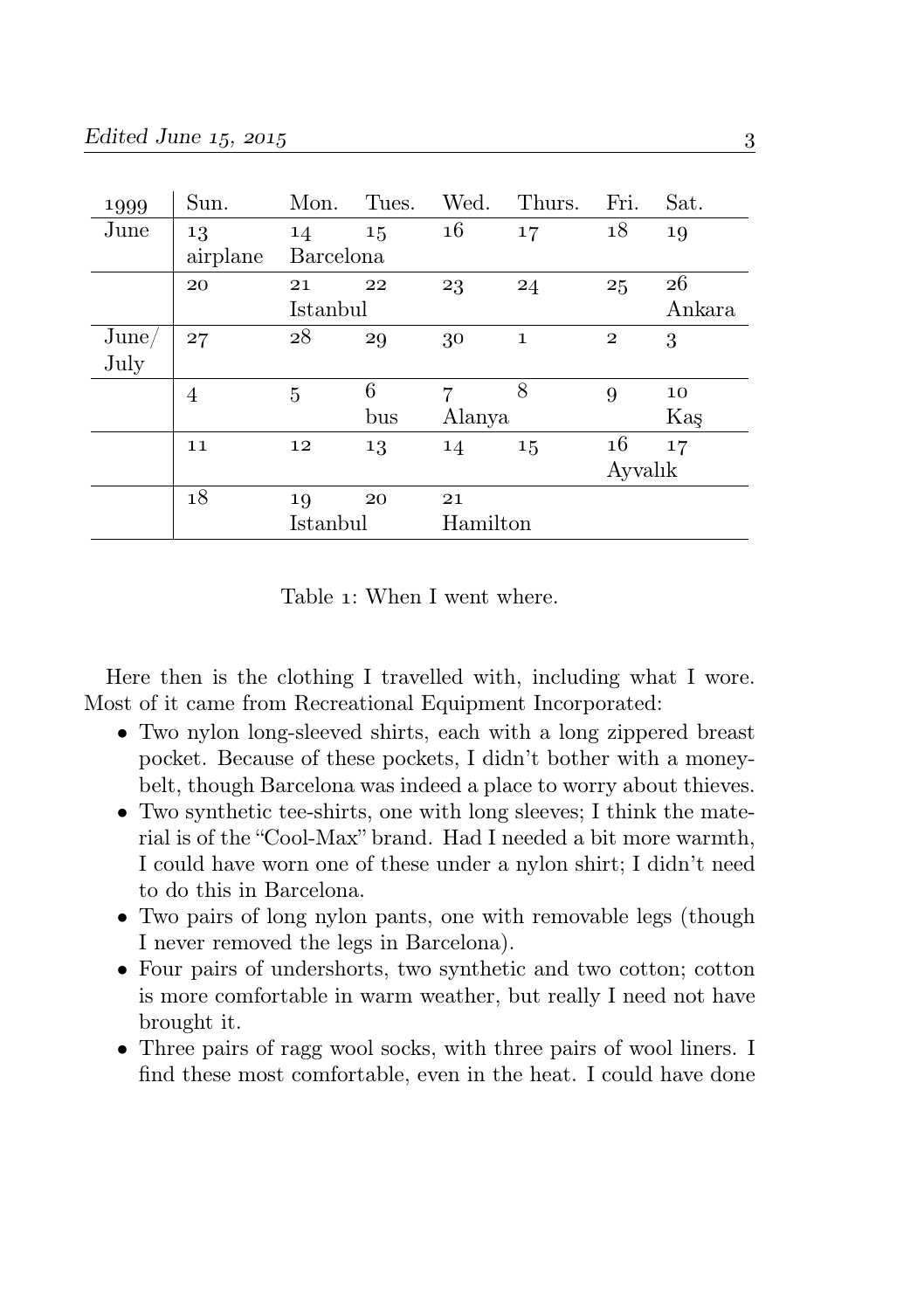with two sets, but I own three of the same age, and wanted to wear them out evenly. (That was a silly reason to bring an extra set of socks though.)

- Walking shoes.
- A nylon "shell" jacket that stuffed into its own pocket; I wore it in Istanbul on the day when I would have worn the sweater.
- Sandals (Teva brand). Sandals that were stepped into, rather than strapped on, would have been more convenient for simple things like going to bathe; they would also have been lighter; but having the straps was sometimes invaluable. The straps might dig into my feet, so just in case, I brought:
- A pair of synthetic socks I happened to have.

Once I dressed myself from this collection (and wore the shoes, not the sandals), the rest fit into a reasonably small sack.

What then went into the knapsack and the waist-pack? A good question for my memory. Some answers:

- Some books, for me and for gifts. One was *Walden*. Perhaps I think of Thoreau as travel literature because Robert Pirsig read him with his son on the journey recounted in Zen and the Art of Motorcycle Maintenance. I did read Thoreau, though it was a bit odd to do so in a bustling city like Barcelona. I also brought a Zen book, as a matter of fact: Zen Flesh, Zen Bones by Reps and Senzaki.
- A litre water-bottle; it would be better to have this on a strap or something, outside the knapsack. Actually, two litre-bottles might be good, for containing the contents of the litre-and-a-half bottles of water that one often ends up buying—or for filling from a five-litre bottle that you leave in your room.
- A clothesline, that is, a length of nylon cord. I think I left it in Istanbul.
- Toiletries. That's pretty obvious. I don't use much. Nail clippers. Without scissors on my Swiss-Army knife, I should have had to bring scissors to trim my beard. A two-in-one shampoo, Pert brand in fact; in French that's Prêt; I don't like it though, next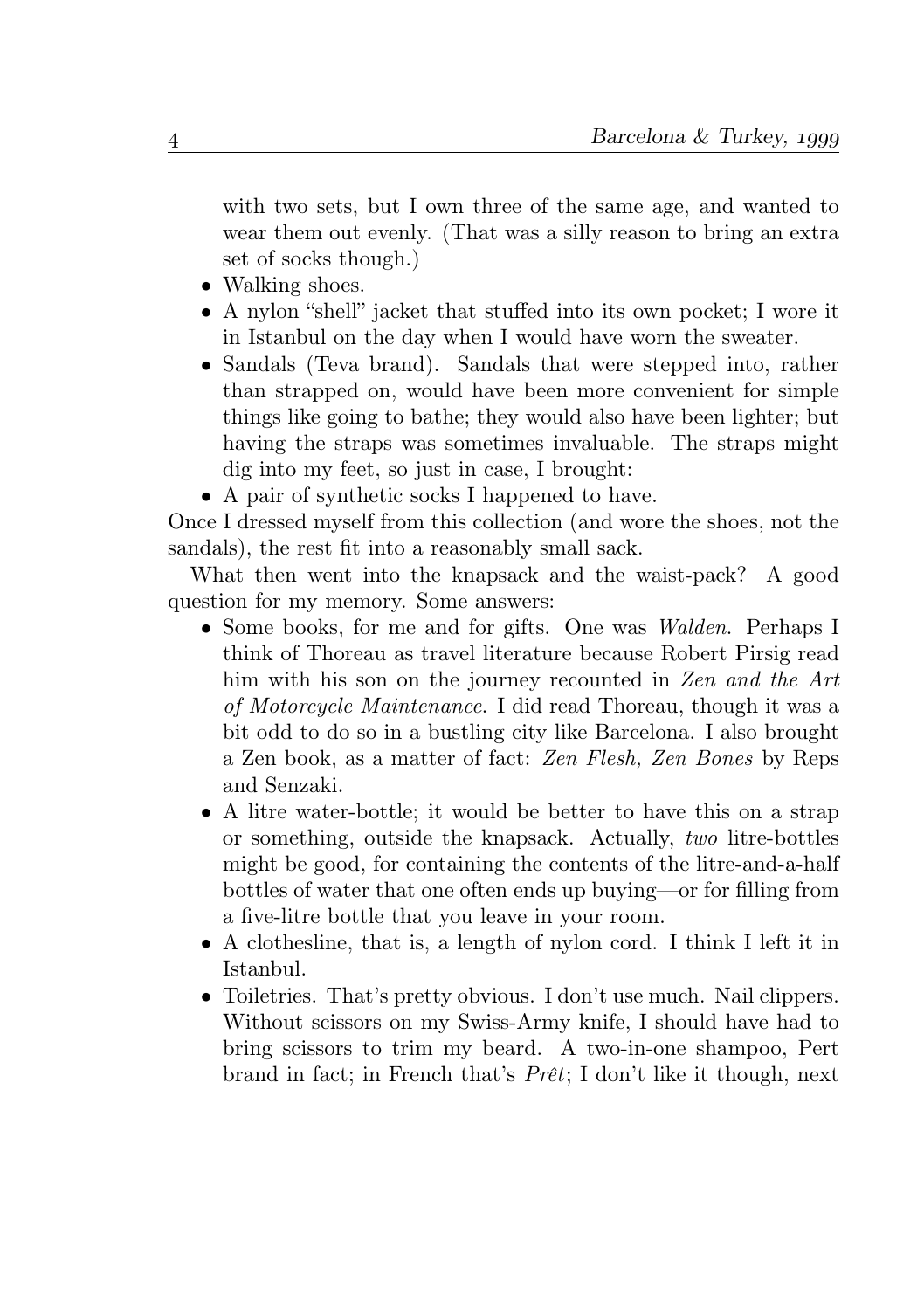time I'll just deal with two bottles. Liquid soap (Dr Bronner's), a washcloth and backpacking towel. Comb, ponytail-bands, toothbrush and -paste. Sunscreen, which I foolishly didn't use on the only day when it would have mattered: the day I got burnt. More on that later, along with the insect repellent that I did not bring.

- A plastic knife, fork and spoon. The spoon is essential for yogurt, and a table-knife is a lot better at spreading than a pocket-knife.
- Toilet paper. Don't recall needing it, but one never knows.
- Three small mesh bags, to hold the little things.
- A couple of bandanas; in lieu of a hat, one of these could protect the top of my head from the sun, as well as make me (more of) a hippie.
- A necktie, just in case, because of a suggestion in a very funny book called The Drinker's Guide to the Middle East (which I bought in an anarchist bookstore in San Francisco). A tie would be a simple way to show respect to your host, if somebody should invite you home. On the other hand, I have worn one of the nylon shirts, tie-less, to an American wedding (which I reached by a thirty-mile bicycle-ride).

After Barcelona, I was to meet Ayşe in Istanbul, and after some time there, we were to go back to Ankara, where I had left some clothing. I looked forward to being able to wear this clothing, because it was cotton, but I could have done without it.

There is a Turkish word, eş, which means "one of a pair," or "partner," as well as "spouse." I would call Ayşe my eş; but nosy people we met in our travels in Turkey would ask Ayşe if I were her eş, and she had to say No, I was her arkadaş. Now, arka is one's back, and the suffix daş indicates sharing. That doesn't mean that an arkadaş is somebody with whom you make "the beast with two backs"; rather, with your arkadaş you would fight back-to-back as you made your last stand. The usual translation is "friend."

Flying overnight from Toronto to Barcelona, I didn't sleep much; still, on the day of arrival, I did manage to stay awake until dark, and I did manage to keep going all day the next day and succeeding days.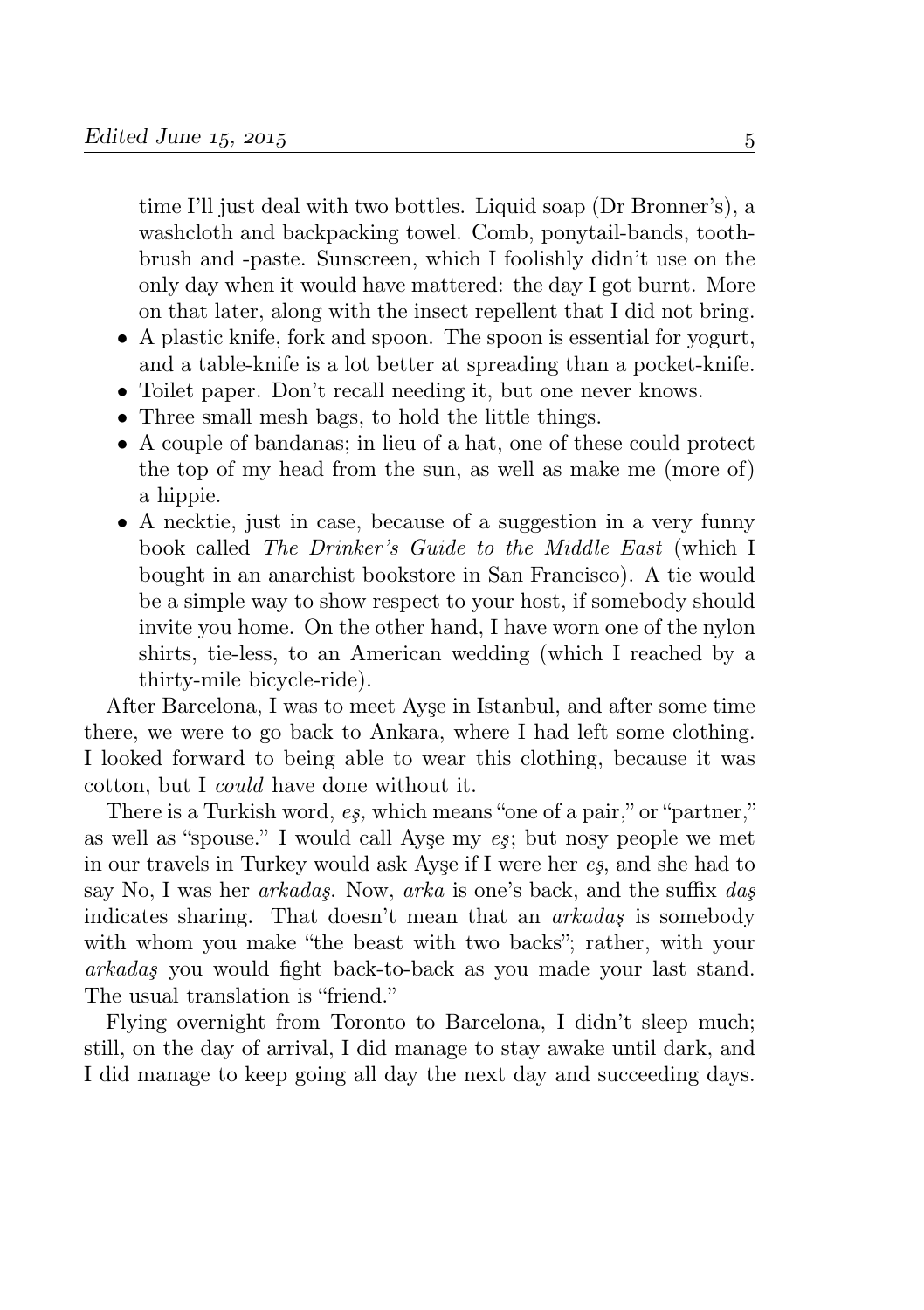Thus I dealt with the change of time-zones.

Barcelona is a city of Spain or of Catalonia, depending on your politics. I wanted to be able to speak a few words of the local language but which one, Spanish or Catalan? Catalonian nationalists would rather speak Catalan, perhaps, so I decided to know how to say Parleu Angles? rather than ¿Habla Ingles?—and Si us plau instead of Por favor. But all I could find about Catalan was the bit of information in the the Barcelona volume of the Rough Guide series. It wasn't much. I should have brought a small phrase-book for Spanish.

Signs in the Barcelona airport were in the two local languages and English. The woman at Tourist Information spoke English, not surprisingly; she gave me a city map less bulky than the big Michelin map I had brought with me, and she pointed me in the direction of the train into the city.

The train had a terminus at the airport. There was a short queue at a machine dispensing tickets, and a long queue at the ticket window. An American student told me that the machine required exact change. The line at the window did not take forever; nor did the attendent object to my paying with a large bill. I got my ticket, entered the platform, and walked down to the far end, the end in the sunshine, where I marvelled that I was in Spain.

I had changed a traveller's cheque in the airport. (American Express pretentiously uses the spelling "cheque" for their product, but Canadians use it as a matter of course, and for now I am a Canadian.) On the Saturday before leaving Hamilton, I had realized that there was a change office in the downtown mall, and it was actually open that day; however, they were out of pesetas, and I was disappointed. I didn't want to have to depend on the change office at the Barcelona airport, which I thought was bound to give me a bad rate. In the event though, they gave me a good rate, much better than the office in town that I used a few days later. (Actually the rate in town was better, but the commission was confiscatory.) Note then: \$200 US ended up covering seven days of Barcelona expenses, except the hotel bill. (In Barcelona, I could have changed cheques in Canadian dollars, but it would have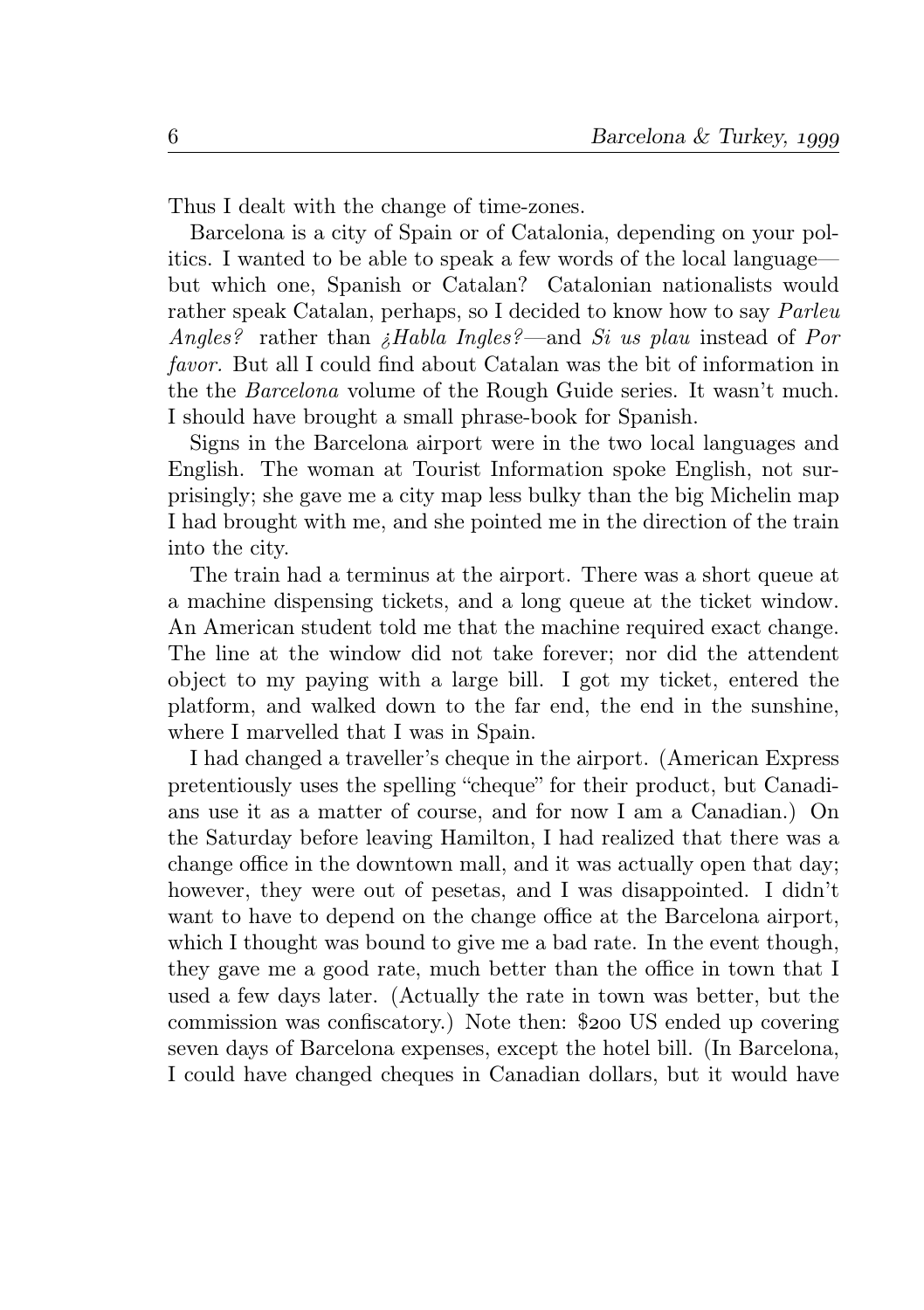been more difficult in Turkey.)

As the Rough Guide had predicted, when I got off the train at Plaça de Catalunya, I did not know which way to go. I was in a big busy city, where plenty of people were walking around with somewhere to go. There were also plenty of young people, with various "alternative" styles of hair and jewelry, hanging out about the plaça. After wandering a bit, I could orient the map to the place; then I saw a couple of folks trying to do the same thing. I guessed that they were not locals and would speak English. They may in fact have been from eastern Europe; in any case, they didn't know much English, but I pointed them to where they wanted to go, which was the station I had just come out of.

Where I wanted to go was the Ramblas. I had seen it from the plane: a strip of green heading down to the harbor. Strictly I should say I saw them, a sequence of streets lying end to end, each called "Rambla" (as in Rambla de Canalettes, Rambla dels Estudis and so forth). They reversed the pattern familiar in the New World: on the Ramblas, humans took up the broad center of a road lined with plane trees, while cars were pushed into narrow lanes on either side. Some of the streets feeding onto the Ramblas were too narrow for cars at all.

It was a thrill to walk down that green way. Many of my fellow pedestrians were tourists. But tourists could not have been the customers for the stalls selling birds or houseplants. I could believe the statement of the Rough Guide that the street was as popular with locals as with outsiders.

What is the purpose of this life-sized statue, covered with copper paint? And there is one painted with aluminum paint! The figures on the pedestals turned out to be alive. They held a pose until somebody dropped a coin in their hat; then they allowed themselves to move mechanically to another pose. Sometimes a child would drop coin after coin into the hat of a Roman warrior or a Wild West gunslinger, squealing as the statue reached for his pistol or adjusted his spear and his grimace. I felt sorry for the figures not destined to delight the youngsters, like the woman painted white and black with head bowed contemplatively towards the red rose in her raised hands. She didn't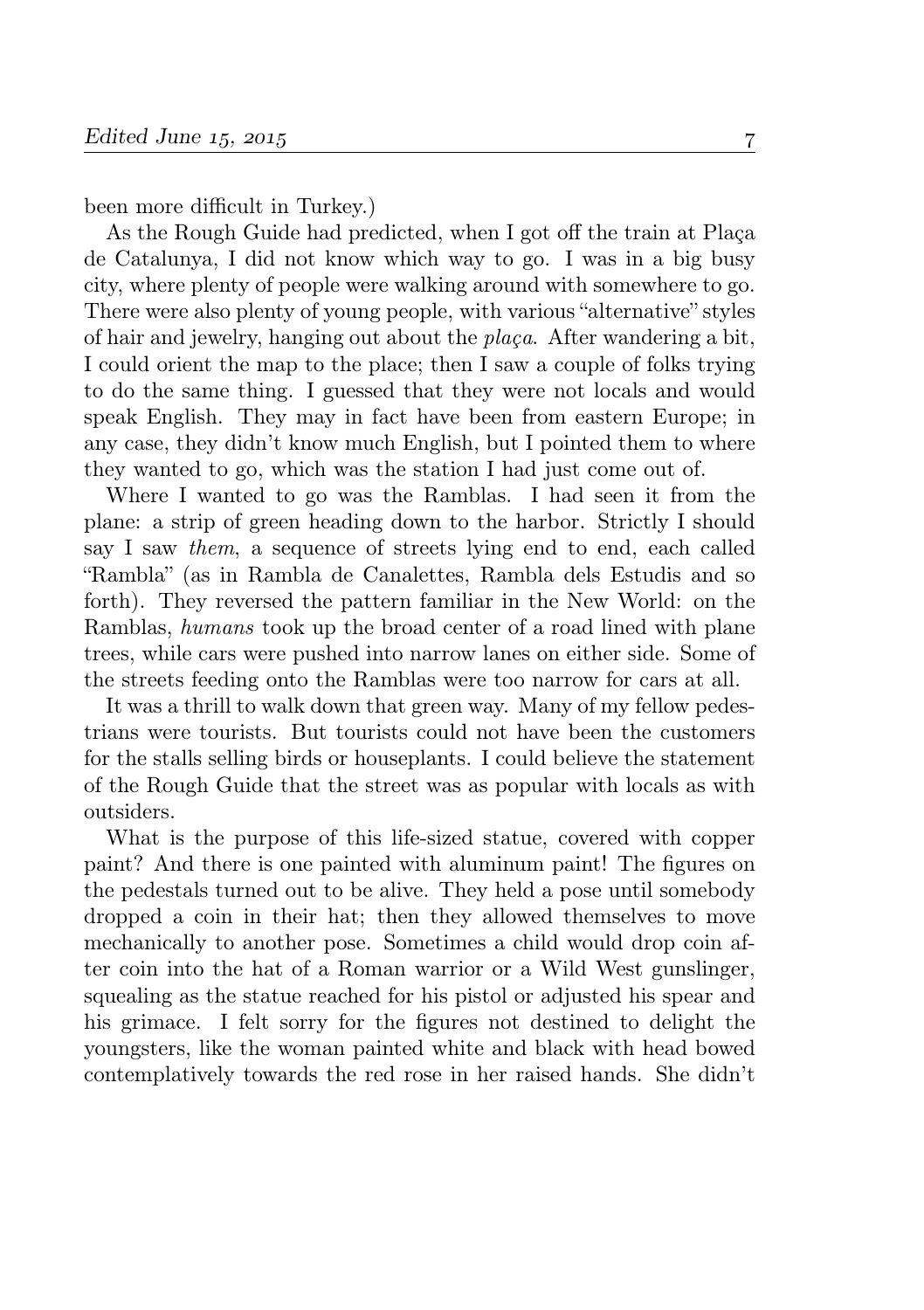get to move much. I left her some coins towards the end of my stay.

I found my hotel a couple of streets west of the Ramblas. The notion of a block doesn't mean much in the old city of Barcelona, where streets run every which way. The man at reception didn't know English, but my Spanish colleague Ana had made my reservation, so everything was fine. I was staying at Hostal La Terrassa, the cheap one on the list of suggested accommodations for conference participants. According to the Rough Guide, the hotel was in the red light district. It did have a terrace, and my room was one of the four on the far side of the terrace, in the building otherwise accessed from the next street over. My room had a single bed, a bedside table, a wardrobe, a sink, and a window onto the terrace. It looked at first like a prison cell, but in fact it was no more or less than I needed. There was a toilet stall, the size of an airplane's, back on the other side of the terrace. To sit down in there, you had to fit your knees under the sink, and the door was right next to somebody's window. There was a full bathroom inside the main building. Out on the terrace were several tables.

Had I arranged for my room earlier, I could have had one with a bath. Not only would a bath have been unnecessary, but I would not have reached my room by crossing the terrace, and so would not have had such an easy way of meeting fellow travellers. An Australian was sitting on the terrace when I arrived; she gamely answered my newcomer's questions. I can't remember what they were though, except "Can you drink the water?" (Yes, but it is salty.) I did not bother to ask her about vegetarian restaurants, since she was eating some meat out of a tin.

Fortunately, the Rough Guide gave me a list of vegetarian restaurants. I found the first one that Monday afternoon: Self Naturista, a cafeteria. Their menu left me with enough food to serve for dinner as well. I would be going back there several times—for paella or quiche perhaps, with a glass of carrot-juice.

Back at the hotel, I could have had trouble with noise, but I didn't. On Monday night, people were talking on the terrace, but I was too sleepy to be disturbed. Seagulls would wake me in the pre-dawn for a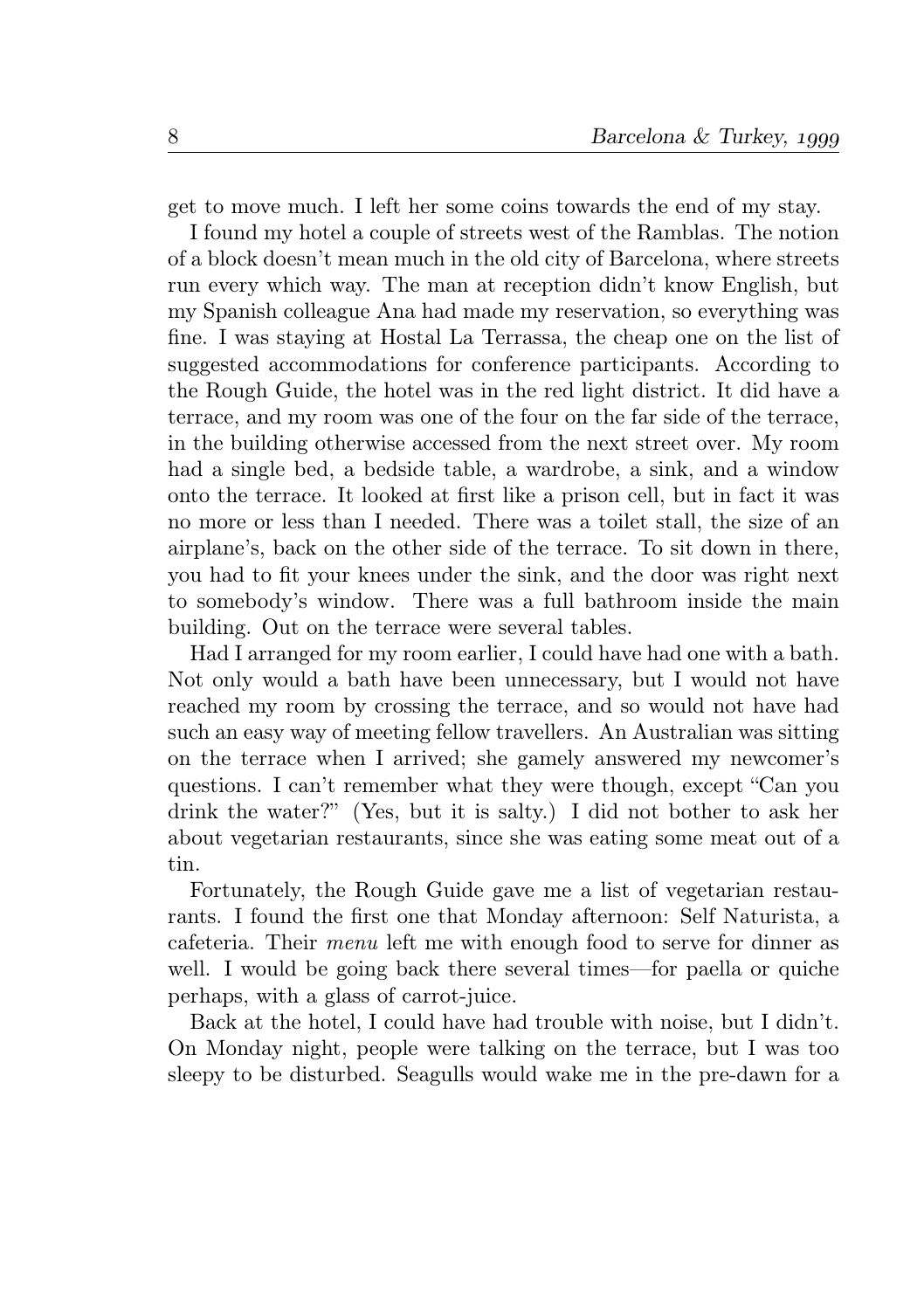few days. On Thursday night, I was one of the people on the terrace doing the disturbing—not me individually, but I was with a group of people, not all of whom knew how to keep their voices down. There were a young Quebecoise and a young man from New Jersey who were living together in London—living in squalor, by their own account, while working in pubs. The woman seemed amazed and delighted to learn that I was in town for a math conference; she gushed about how she loved math. I wasn't sure at first, but she seemed genuine. She had not yet been to university though; likewise the man (who had no interest in math). Presently we were joined by two Italian men students who were attending the conference. One of them spoke little English, but could communicate with the Canadian in French. The other Italian spoke some Spanish, because he had a Spanish girlfriend. So when a woman yelled out of a window, in Spanish, "Some of us have to work tomorrow!" he could answer "So do we!" (This was true for three of us, since we had lectures to attend at  $q$  a.m.)

The two North Americans had been drinking a bottle of cheap wine, getting ready to go out on the town. When the bottle was finished, the man went across the street for another, which he bought for the equivalent of a US dollar. The wine helped him forget to keep his voice down. The woman said he had made them go on this trip, although they could barely afford it. She said she didn't really want to go out that night either, since they hadn't been getting much sleep. He said they didn't need sleep. "Come on, you love it!" he said. So off they went. She had written down the location of the conference, seemingly hoping to attend, but we never saw her again.

Other people I met on the terrace:

- A Spanish man with whom I could exchange only smiles; I could not give him a fuego for his cigarette, but he showed me the switch near my window that controlled a light on the terrace.
- Two Australian women (different from the one I met the first day) who were sharing an apartment in Dublin. I saw one or other of them frequently, once with a bottle of gin.
- Three Danish men who wanted to live in Barcelona for a month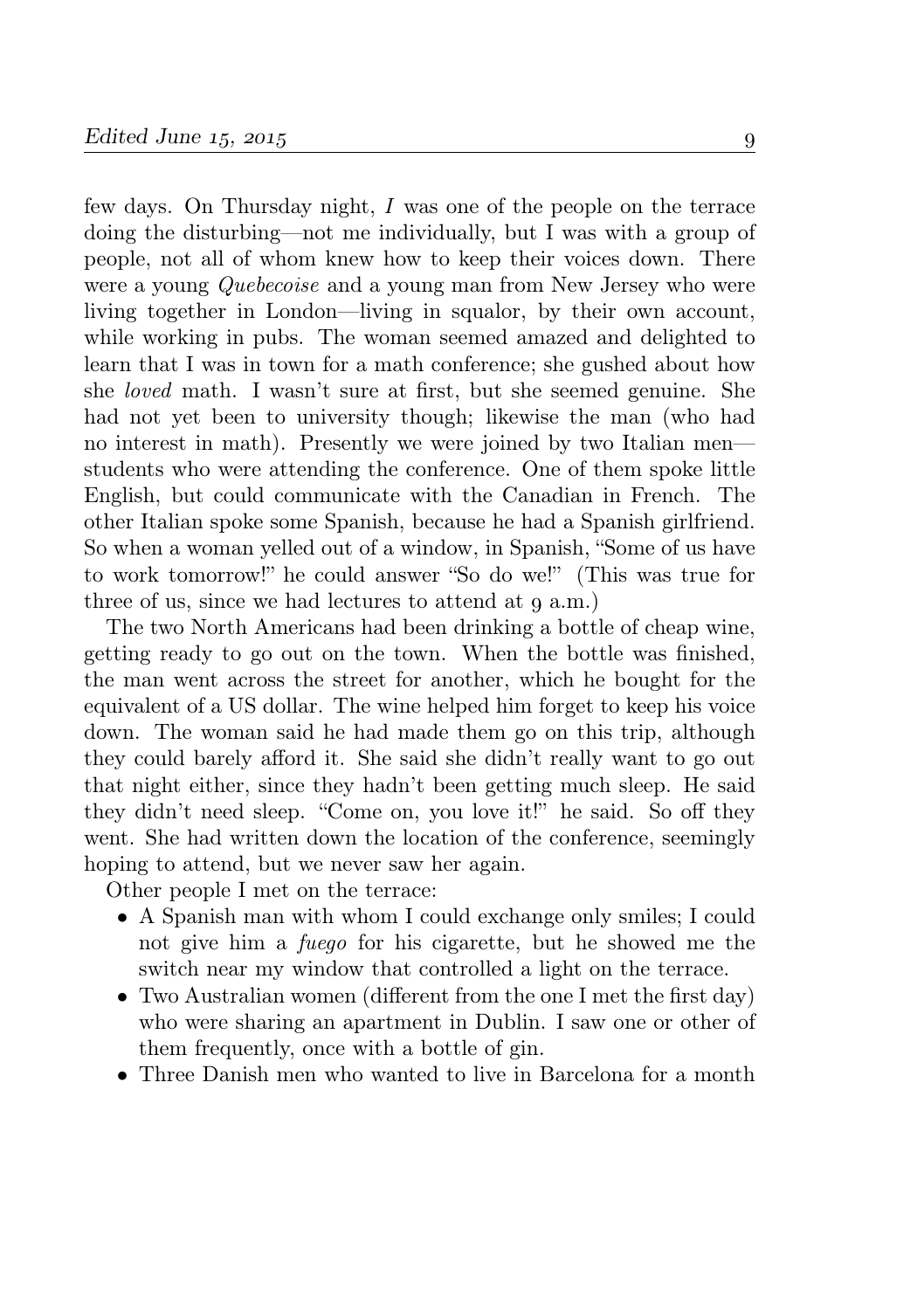or two, though they were having trouble finding a place. One of them had his passport stolen.

- Some French people in town for a music festival that happened to be taking place right next to the site of our conference, so that the music could be heard through the walls; I just talked to one of them briefly in the little French I knew, since he didn't know English.
- Three Arab men; one was Lebanese and two were Palestinian. One of the latter allowed that in fact he was an Israeli citizen, though the other one wasn't; they were all students in Valencia, in town for some exams, so they were sorry I would be gone before it was time for their math exam.

Perhaps I had at least ten years on all of these folks, I don't know. I didn't see many people from the conference on the terrace; if I did, they were often working. One of them, from Austria, said he would have liked to do some sightseeing, but he just didn't have time. Well, I did some math on the terrace as well, but I certainly was not going to ignore the place where I was.

Some weeks back, I had bought (at a discount) a Rough Guide "Special" called First Time Europe, though I had already made three trans-Atlantic trips. The book strengthened my resolve to travel light, though I disagreed with the author's claim that a money-belt was indispensible; I also didn't agree that you needed five pairs of underwear and seven pairs of socks, or that those little synthetic backpacking towels were no good. On the cover of the book were several photographs: of tourists puzzling over a map, of tourists kicking back with their waterbottles, of gondolas in Venice. A fourth picture was of some bizarre and rather hideous brown towers topped by red and yellow decoration; they looked like plaster chickens advertising a restaurant with down-home cooking. Now I know where the towers are. They are in Barcelona, at the Temple de la Sagrada Família.

On Tuesday, I walked to the Sagrada Família, Gaudi's masterpiece. It is some distance outside the old city, surrounded now by regular city blocks. I had to agree with Orwell: the Anarchists showed bad taste by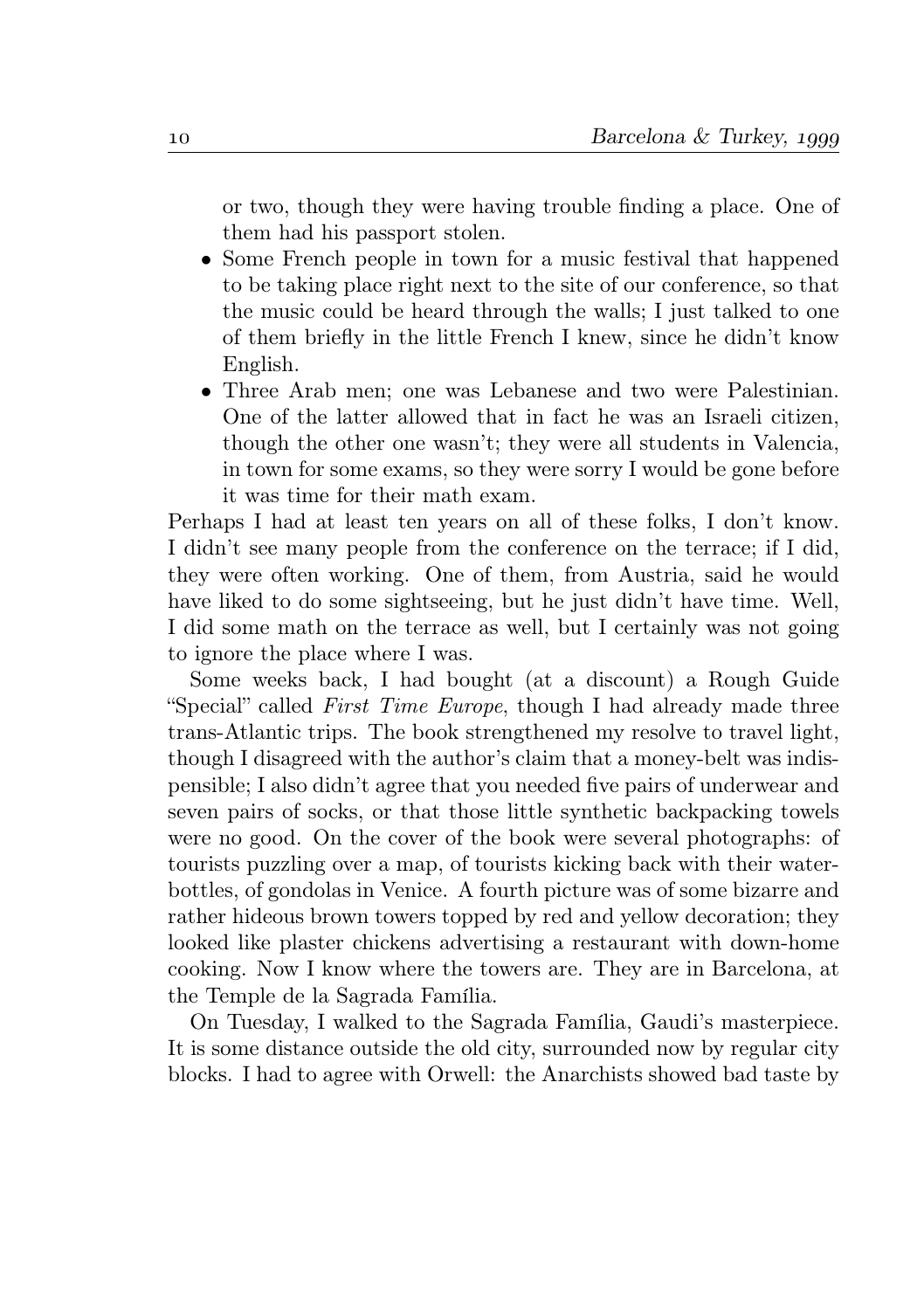saving it. Hell, I wish they had blown up the gothic catedral in the old city too. Well no, not really; that cathedral is a fine building, but I just wish people weren't lighting candles and genuflecting inside. Over in Istanbul, it's just as well that the Ayasofya lost its Christian function years ago. (Now the Muslims need to leave the Blue Mosque.) As for Sagrada Família, it is unfinished and unequipped for congregational use, so that's good; but the construction continues. Climbing up into the towers was wonderful, and I spent a long time up there, chatting with other tourists, and taking in the breeze and the view. As far as stone buildings are concerned though, I prefer the lines to be straight, unless they are the curves of Gothic arches. Leave the organic forms to organisms. Plant trees and vines next to your stone edifice; don't carve your stone edifice to look like trees and vines. The funny thing is, in a place where Gaudi did put some straight columns, they are not vertical, but slanted. I would have expected them to arch.

I lunched at a nearby vegetarian restaurant. At one o'clock, I was just about the only customer, but by and by, another man had to sit with me, because there was no other space. Other vegetarian restaurants were to prove similarly popular, at hours later than I would expect. I ordered the menu, but rather than select one appetizer, one vegetable, one main dish and one dessert, I left the decision to the old man bringing the food. I found a metal shaving in one dish, and a woman took it back to show the cook. When I found another contaminant in the dessert, the woman went around the restaurant, looking for somebody who could explain in English that it was only a piece of almond. It seemed more like a shell to me. Despite the contaminants, I did enjoy the food.

After lunch, I continued walking away from the old city, over to the Parc Guëll, also designed by Gaudi. There were arcades lined with slanting pillars that looked like cobblestones cemented together. The pillars were that, but underneath the stones, there must have been steel to do the pillars' job—unless the roof above was self-supporting. In any case, the Gaudi architecture was dishonest. But OK, it represented his fantasy, and the park was nice to walk around in anyway.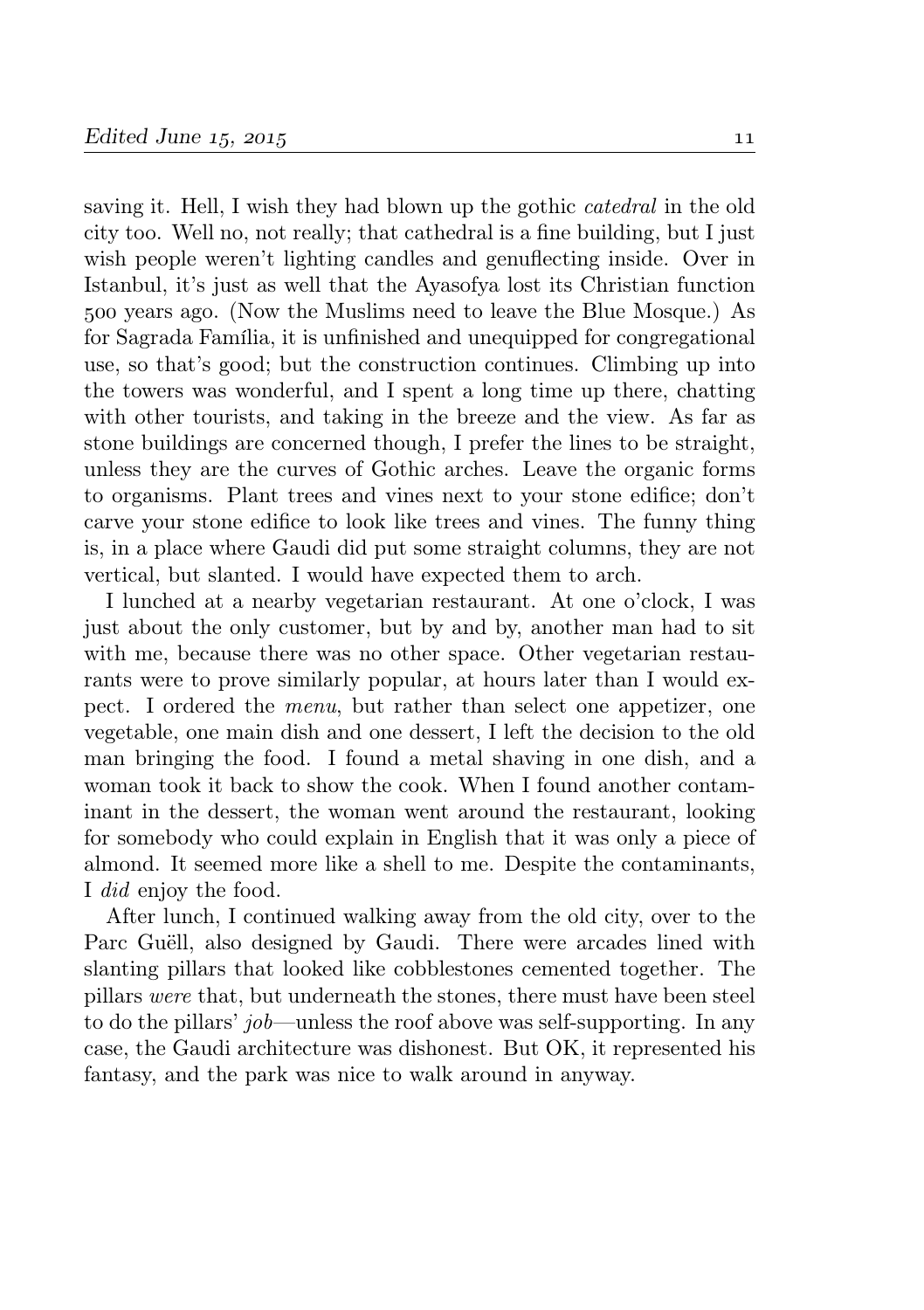From the top of the hill in the park, there was a grand view; I sat there for quite a while—wondering, in part, whether I could stay awake until dark. As I was coming down, a woman going the other way stopped to talk to me. She was Mexican, but living in New York City. In Barcelona, she was staying in the old city with a friend, whose shared toilet was like the one on the terrace at my hotel: when the friend was suffering from hemorrhoids, everyone in her building knew about it. Yes, and now I knew about it. The conversation did revive me though.

The conference began the next day in Casa de Caritat, which had a lovely old courtyard. Like the mathematicians we were, we early arrivals got our conference materials, and quietly and solitarily studied them. There was nobody I recognized for a while. I did start talking to somebody; he turned out to be Croatian, studying in Scotland under Angus Macintyre. Angus, I particularly wanted to see.

For lunch that day, I went by myself to yet another veggie restaurant, Biocenter. You asked at the kitchen for your hot food, and could make yourself a salad if you wanted. The chef didn't speak English, but I managed to ask for whatever the people in front of me got. In the dining room were two other unilingual tourists, Katherine and Phil. Her accent was Irish, and his was Australian; their passports were British, and they were living together in Belfast. They were vegetarians, had been in town a couple of days, and had been having trouble finding good food. I was delighted to show them the list in the Rough Guide.

Phil suggested meeting for dinner, and we arranged that he and Katherine would fetch me at my hotel. After the afternoon's math talks, a fellow named Byunghan ended up hanging out with me. He might have wanted to eat dinner with somebody, but everybody else had drifted off. I indicated that I was going to eat at a vegetarian restaurant with some people I had met. I knew he thought vegetarianism was weird, but he said, "OK, I will join you!" He was surprised later to learn that these people I had met were total strangers, and not mathematicians. He thought *this* was weird too.

At a cafe on the street, Phil asked whether we had ever been looked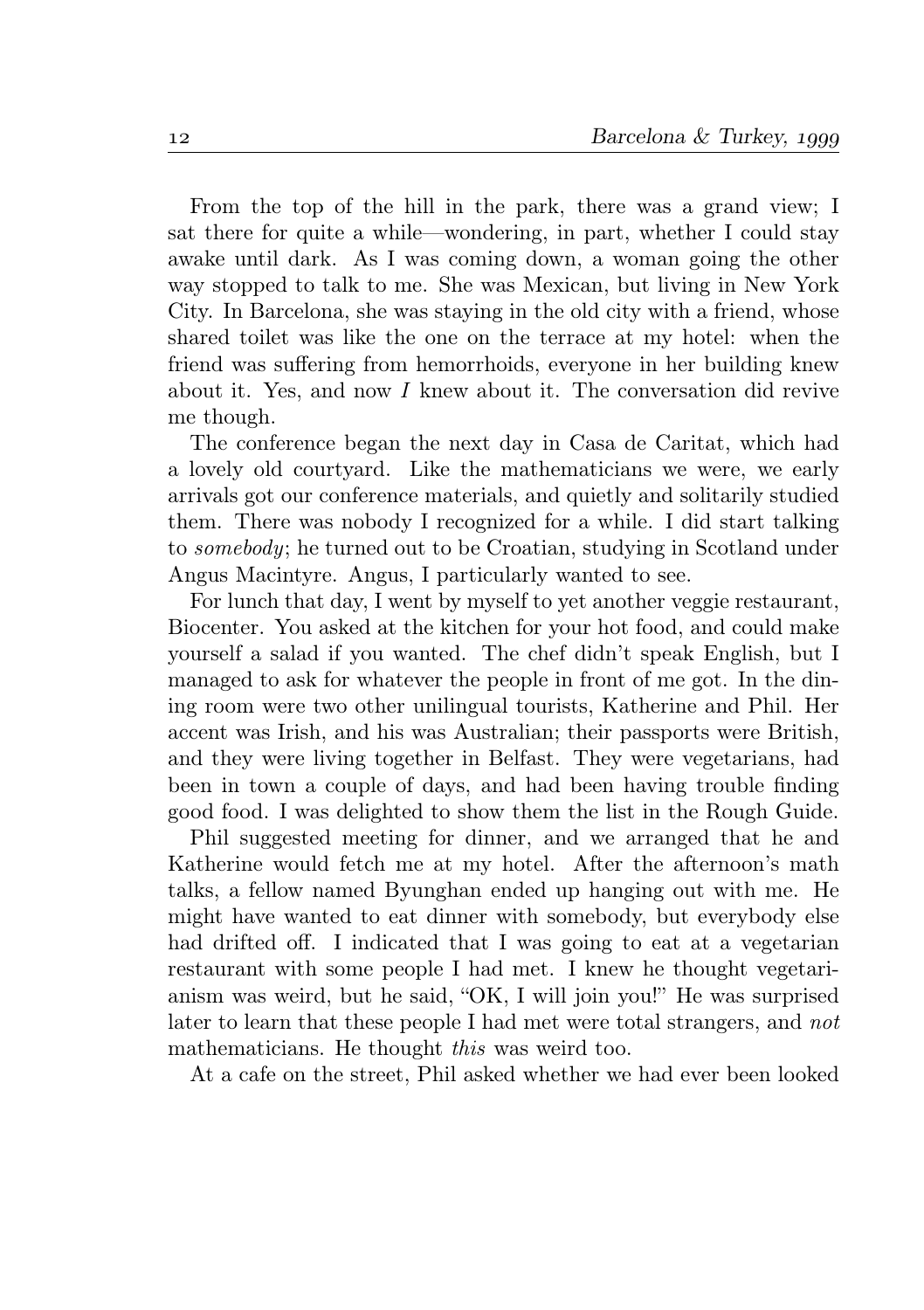down on for our nationalities, as he had for being a Brit; Byunghan mentioned the attitude of African-Americans towards Koreans such as himself. At the restaurant later, Phil did get louder with each organic beer he ordered from the good-natured waitress. He seemed like a decent chap, though he had become a vegetarian only because Katherine was doing the cooking. Katherine wondered whether she wanted to spend her life keeping house for a man; she indicated that Phil showed tendencies of being the "lager lout" that he didn't want people to assume that he was.

Meanwhile, Byunghan had grown nervous and left the dinner, in order to work more on the talk he would give the next day. I gave a talk then as well, but I had not expected to. On Thursday morning, one of the organizers of the conference said it was too bad I was not speaking. He said that if I wanted to speak, they could find time. In fact, because somebody had not shown up, there was a slot that afternoon. I took the chance. After a quick lunch, I worked on my talk in the courtyard of the old hospital. Old here means centuries old; it's not a hospital now, it is a library and arts center. You can't tell about the courtyard from the outside; you just have to know that the little opening in the stone wall leads to a delightful green place within. I worked there, while nearby, young people played music on their guitar and drums; it wasn't distracting, but very pleasant.

The talk went fine, so I was glad that I had had only a few hours to prepare and hence to worry.

I dined that night with Angus and other mathematicians, so I just followed them to the restaurant of their choice. I don't remember what I ate, but it wasn't much. Same thing the next night; I went out with meat-eaters, and had to settle for a salad and some asparagus that was not very good. Had I not known where to find vegetarian restaurants for my other meals, I would not have been happy.

Friday afternoon was free—no talks. I relaxed for a long time under the orange trees in the courtyard of what is now the Mares Museum. Mares was a dead person. I went in to see his collection of crucifixes and such; also, upstairs, his room-after-room of stuff, odds and ends, all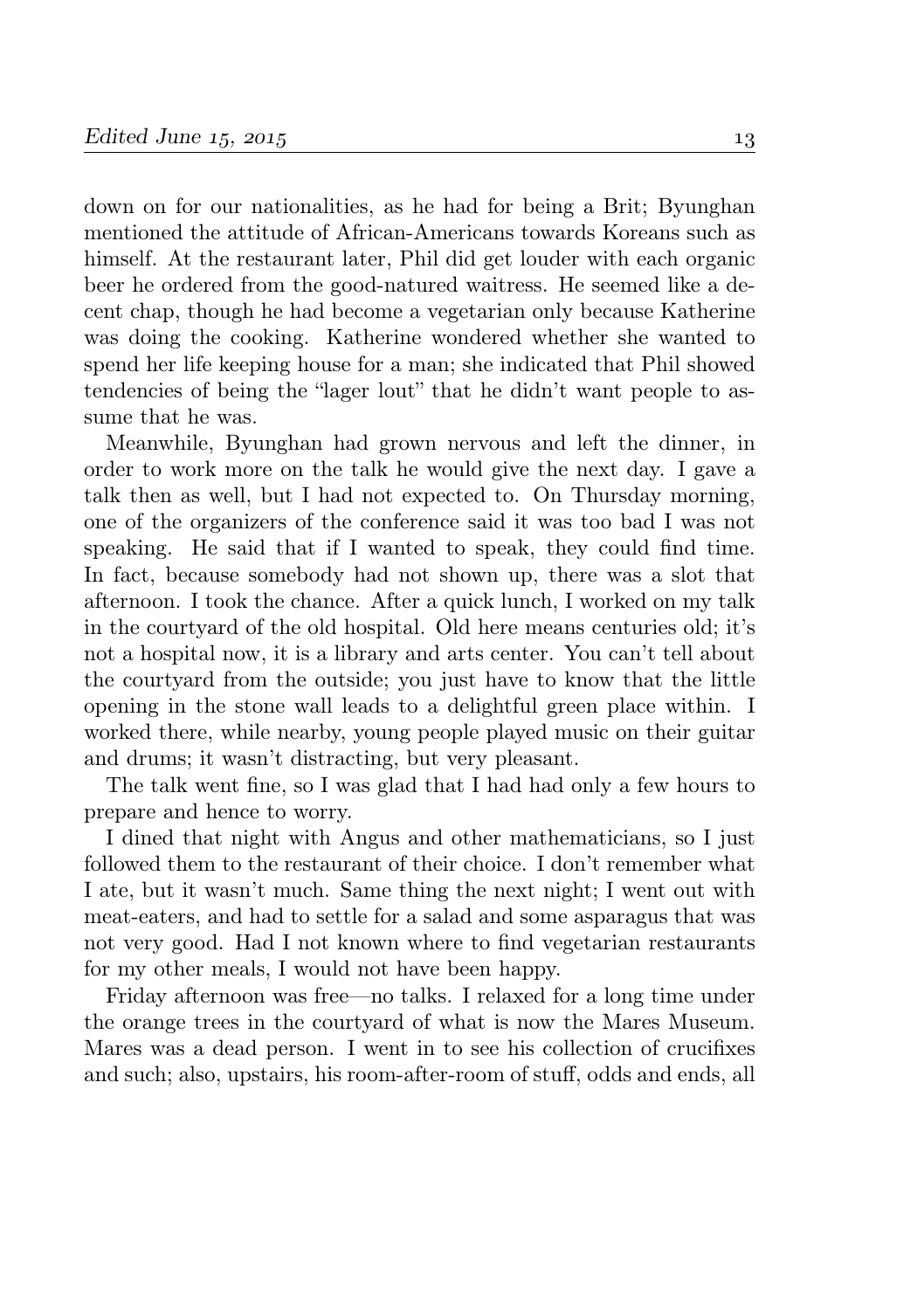neatly displayed: cigar labels, straight razors, whatever; also, pictures of the Black Virgin.

A sufficient reason to visit that and other museums in the old city was to see from the inside the old buildings that housed them. This was especially true of the Picasso museum, which I visited on Saturday afternoon. It was in two adjacent mansions. A mansion had no yard around it, in this case; the yard was the courtyard inside.

On Sunday, I walked up to Montjuic, so called as the hill where Jews lived until their expulsion from Spain. There were the Romanesque and Gothic collections of the Museu Nacional d'Art de Catalunya, housed in the Palau Nacional. In the Romanesque section, the museum had recreated a number of churches from the surrounding mountains, installing what remained of their frescoes.

There were several other sites on Montjuic, some left over from the Olympic Games. Behind the Palace, I was trying to get into a garden, but the gate was locked unaccountably. A girl came along, also hoping to get in, and she was pleased to find that I spoke English. She was Russian. We found another way into the garden, then walked up to the peak of Montjuic, where there was an old fortress with a military museum and spectacular views of the city and the sea.

In time I learned that the girl was sixteen, and her name was Olga. She had come to Barcelona with her mother, but her mother had left. Olga was to start taking Spanish lessons the next day; I didn't learn exactly why, except that her mother thought it was a good idea. Olga herself didn't seem so sure. She was nervous about being on her own.

After we had explored the fortress, I announced my inclination to go back to the old city and eat in a vegetarian restaurant; Olga was inclined to come along. I had intended just to walk down the hill, not wanting to trust my nerves to the cable-car. But I could see that Olga really wanted to take the cable-car, so I went along; in fact the ride was no big deal. The car only went halfway down the hill; then we took the funicular railway, like the Tünel in Istanbul.

Olga had not been in the old city; her hotel was somewhere else. I am not sure what impression it made on her. We wandered those narrow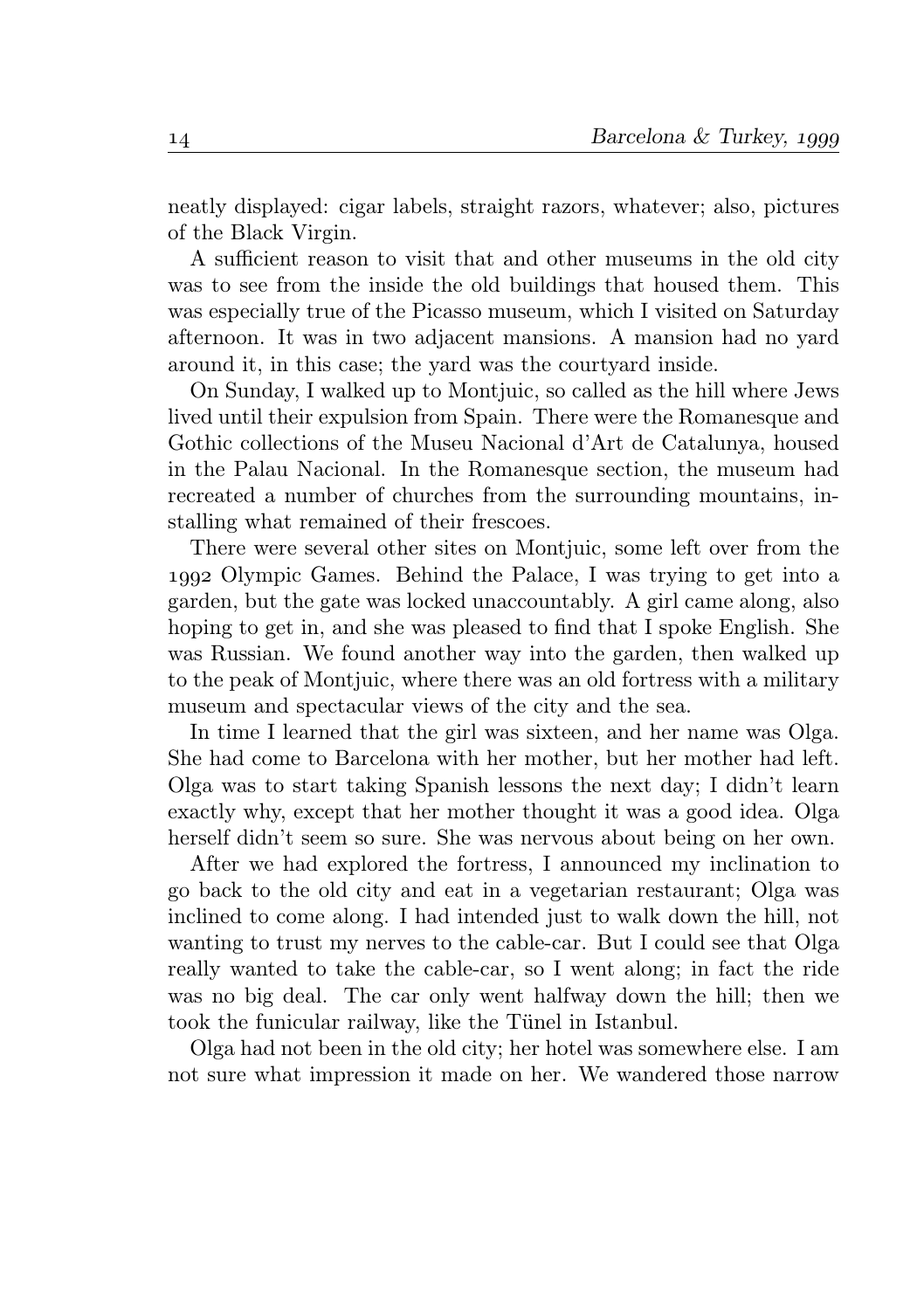streets a while and sat at a cafe. Then Olga decided not to eat with me, but just to go back to her hotel. I don't know what considerations went into her decision, unless she got nervous about spending so much time with this strange man more than twice her age. Or maybe she just got bored. I found the restaurant (Comme Bio), ate my meal and filled out some postcards.

On the next day, Monday, 21 June, I flew to Istanbul via Munich. In Munich I filled out a survey concerning the airport. It was amusing to be sitting there and have a young woman walk up to me and utter several sentences in German. When I explained that I didn't speak German, then she switched effortlessly to English and brought out a different copy of the form. I reported that everything in the airport was fine, remembering only later that this was not true: the bathroom was inconvenient, being downstairs and reached through two doors, and having only one sink.

On the flight to Istanbul were many Turkish families with children, and there was some rambunctiousness. When we landed, many people got up before they were supposed to. They ignored repeated warnings; finally the flight attendant gave up and said "Fine, it is your own responsibility; you are not insured!" My neighbor had been a pleasant Turkish businessman; he had not been assigned the seat next to me, but had moved to accommodate a family with children. For this, the flight-attendants had given him a bottle of wine; as we left, he complimented them for their excellent service in the midst of troublesome passengers.

I made my fourth entrance to Istanbul, but only the first one by air. The passport control people seemed pleased that I could speak the Turkish pleasantries. I had my reunion with Ayşe, an event whose sweetness made up for the time spent waiting for it.

We stayed five nights in Istanbul, at the Hotel Bristol. This was in Beyoğlu, across from the American Consulate; it was down the street from Hotel Monopol, where I had stayed on all other visits. Monopol had not quoted Ayşe a good rate this time. The Bristol was like the Monopol: probably quite impressive when new, but now somewhat run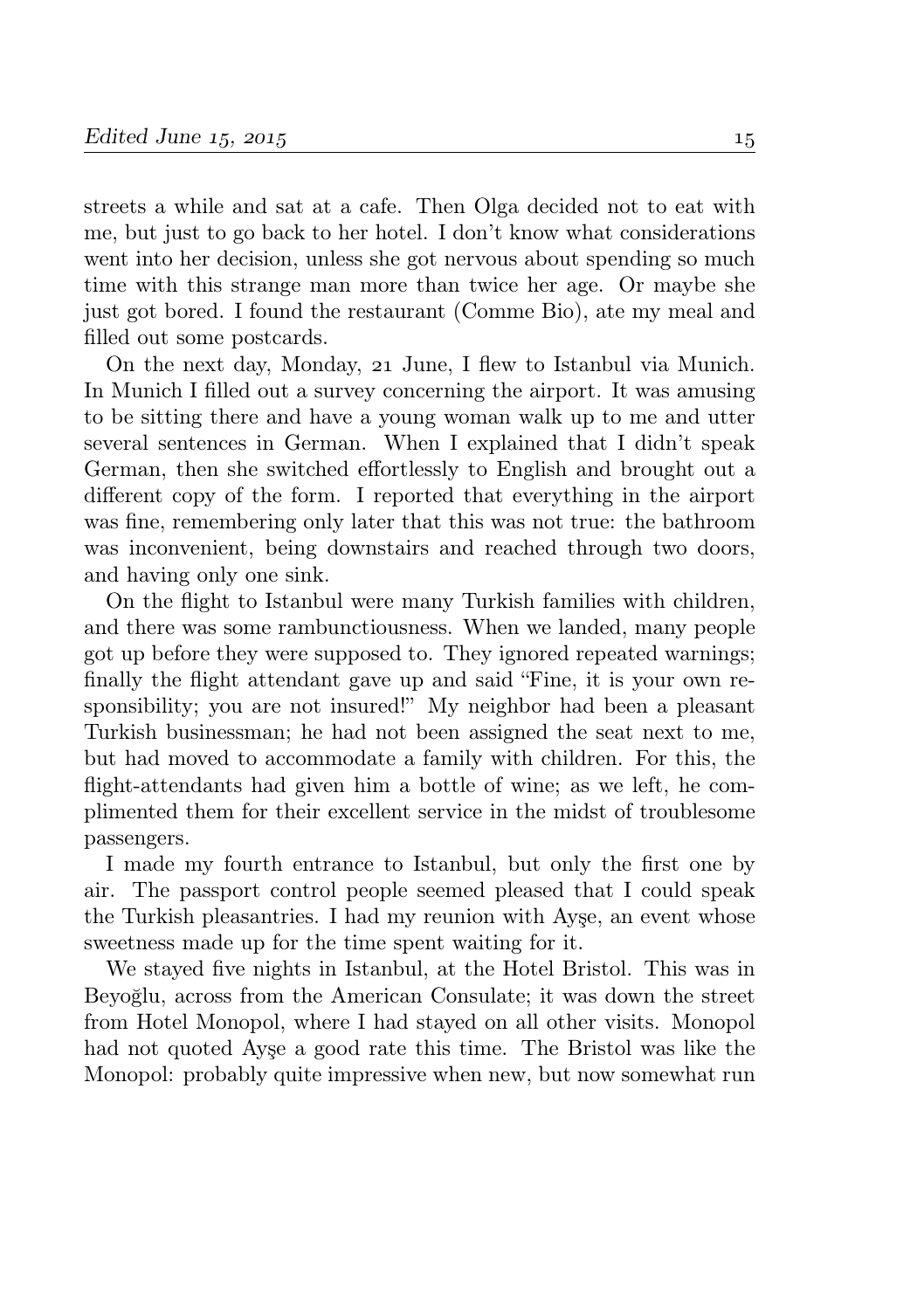down. Perfectly comfortable, except that the cold water ran hot for so long that we thought it really was the hot water.

What did we do in Istanbul? We spent a certain amount of time just hanging out. Ayşe had discovered a pasaj with several small cafes; one we took to frequenting was the Cep Sanat Galerisi—the Pocket Art Gallery. It really was tiny. The two or three tables inside were the stands for old sewing machines, complete with treadle. The tables outside were old blocks of masonry.

Tuesday was hot and sunny. We crossed the Bosphorus to visit Ayşe's friend Deniz in her hospital room. That night, we ate in Safran, a restaurant listed as vegetarian in the Rough Guide. With Elisabeth and Stewart (my sister and brother-in-law) the previous summer, I had been unable to find the restaurant; that was because it was on the second floor of a building, and it had no sign on the door. Ayşe and I were the only customers. We noted that the menu featured plenty of meat, and the waiter explained that they had not been getting enough customers as an exclusively vegetarian place. What about the missing sign on the door? Well, there used to be one, but it fell off.

I drank lots of the water that the waiter poured into our glasses; I did not get sick.

On Wednesday, we took the ferry to Eyüp, the tomb of the Prophet's standard-bearer, where he fell in battle at the wall of Constantinople. Many little boys were running about in the white uniforms that signified their imminent circumcisions. Some rich fundamentalist was paying for the ceremony. Creepy. Through the cemetery on the slope above the Golden Horn, we made our way up to the Pierre Loti Cafe. The view was great, but would be better without the highway crossing the Horn.

We took the ferry back to the Balat stop and made our way up to the Kariye Camii, which once was in the countryside, though just within the city wall. We passed a certain amount of squalor to get there. When we did get there, we found that this former Church of the Holy Saviour in Chora was closed; we had to return on Thursday to see its fabulous mosaics and frescoes. Perhaps a book that I have read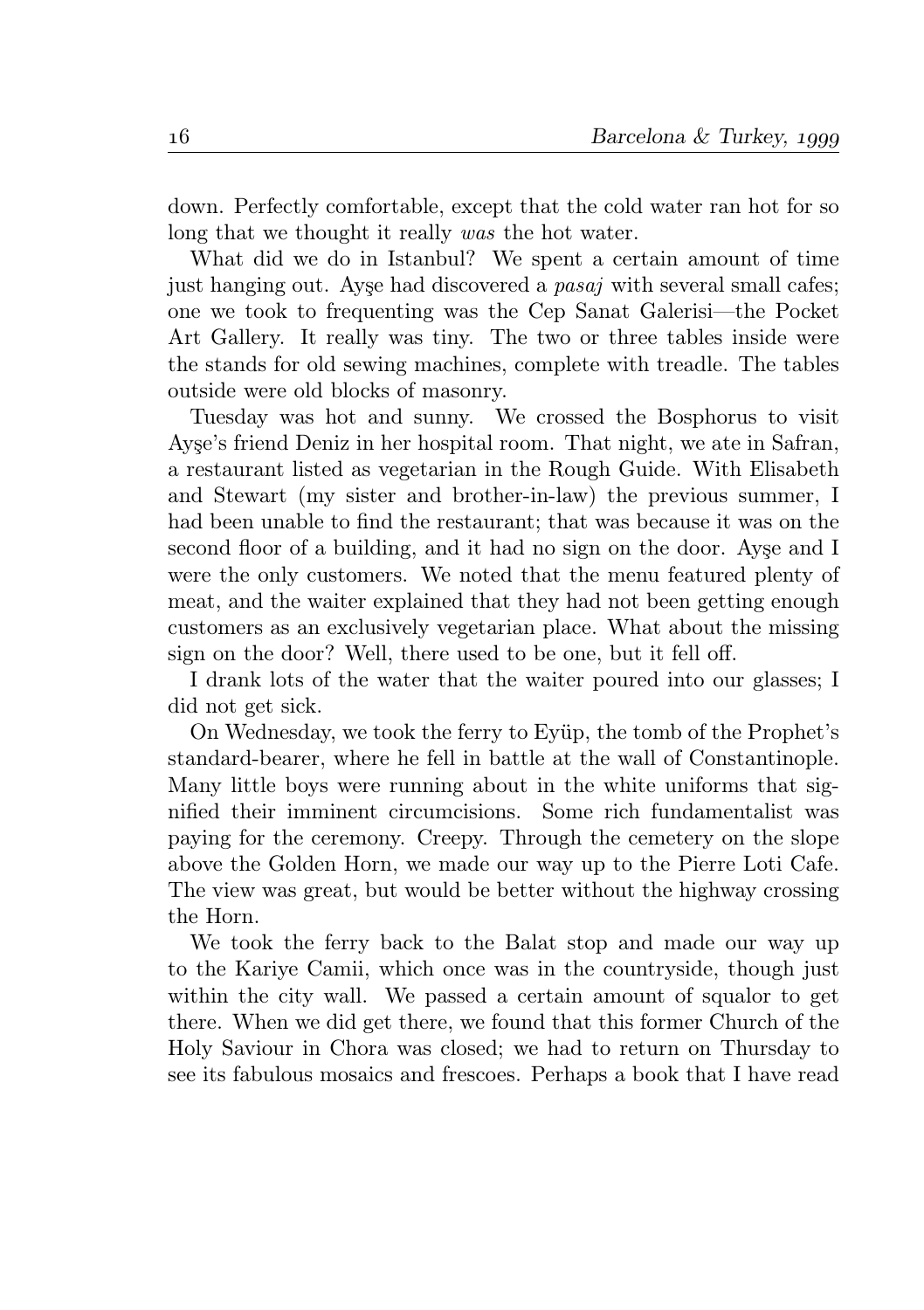since was right: you should see Kariye before Ayasofya, so that from memories of Kariye you can get a sense of what Ayasofya was like in all its glory.

Meanwhile, on Wednesday afternoon, we walked from Kariye back to the Galata Bridge. We stopped by the Beyazit Mosque, but it was prayer time. A couple of English-speaking tourists were sitting outside, but they seemed disinclined to talk. We walked through the Egyptian Bazaar, housed in a gorgeous old building. We were not shopping for anything. The tendency to sell spices in such a place is odd, since Turkish cooking itself has not much use for them; but tourists must buy them.

After returning to Kariye on Thursday, and visiting Deniz—at home this time, on the European side—we met Ayşe's friend Mustafa and his German cousin Salma in a tea garden on the Bosphorus, in Beşiktaş. Salma and I spoke English, while Ayşe and Mustafa spoke Turkish. Salma was just learning Turkish, so that, like me, she habitually replaced "I beg your pardon?" with Efendim?

Istanbul had become cool and rainy—strangely so, according to Ayşe. Friday was especially overcast, but we took the ferry to the Princes' Islands anyway. Nominally within the city, they are another world. We walked, and pedalled rented bicycles, past the cottages on the hillsides. The former house of Sait Faik was unaccountably closed. (He is the "Turkish Mark Twain," according to some; the Rough Guide has an excerpt of his work.) For dinner, we faced the vegetarian's dilemma: how to eat in a place that gets its food from the sea? We were able to stick to our principles nonetheless, eating vegetable meze and drinking a bottle of rakı as we sat by the water.

On Saturday, 26 June, we had lunch at Nuh'un Ambari—that's Noah's Granary, a vegetarian establishment associated with Buğday in Bodrum. The storefront and inside walls were adobe; it looked very nice—groovy, I would say—, and I hoped that they could at least break even, selling basic whole foods, and handicrafts like wooden spoons. We discovered *Istanbullshit*, a monthly magazine in English; it gave us some ideas of places to check out when we came back. For now though,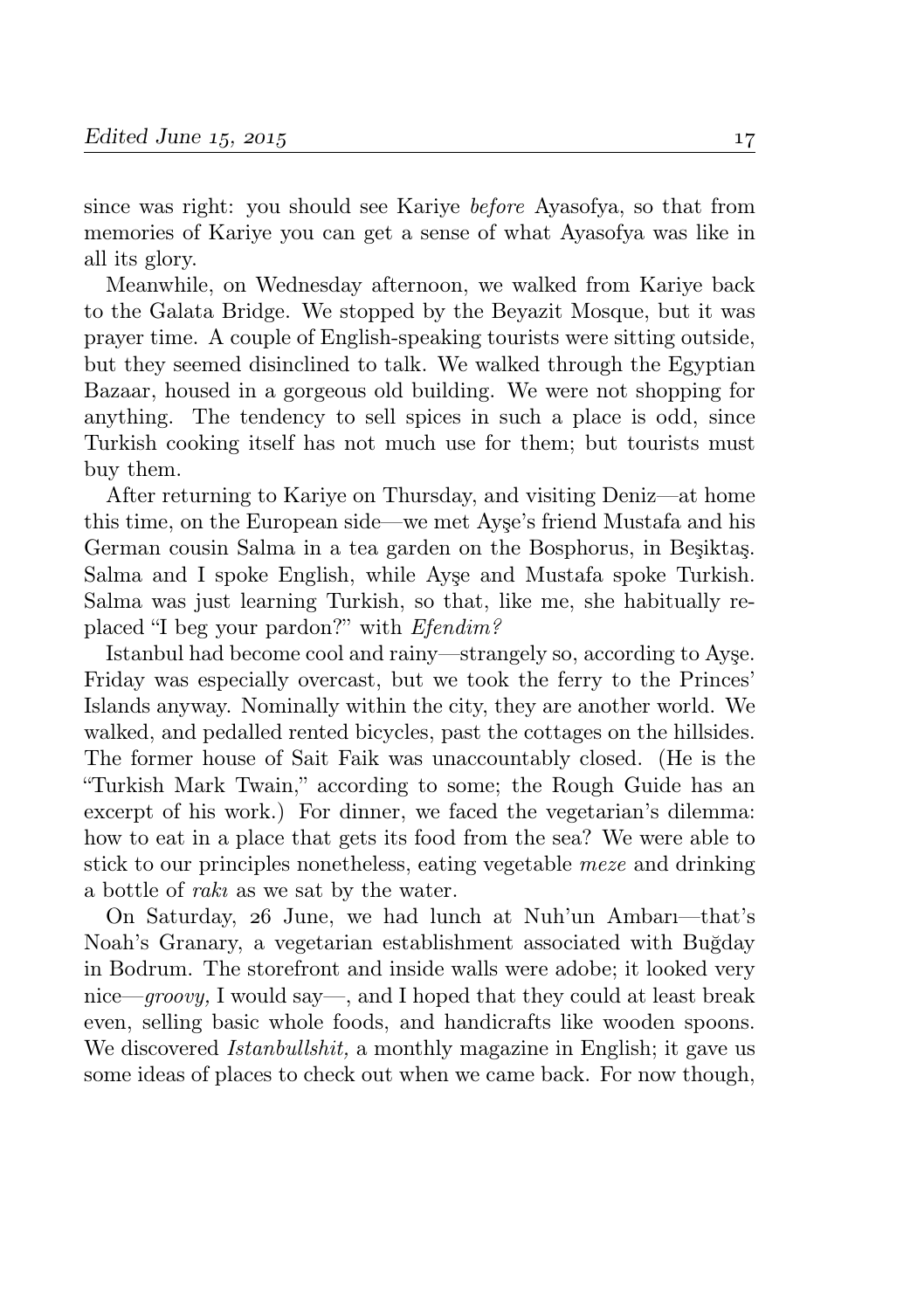we had a bus to catch to Ankara.

We stayed in Ankara for ten days. It was good to be at home for a while. Some days, we went to METU—that's Ayşe's university. Some nights, we accepted Gülden Teyze's invitations to dinner; it is always nice eat with Ayşe's parents, except that one is embarrassed by being treated to such good food.

We also ate with a colleague of Ayşe's and his wife at their apartment on campus. Andreas was German; Elizabeth, Austrian; but they had decided to learn Turkish and come to Turkey to live. I was impressed, and they seemed like good people. They had three young children. Andreas composed music, and he demonstrated a computer program that would play his compositions. I was inspired afterwards to spend some time studying musical scales: specifically, the imperfections with which the ideal musical intervals are fit together to form a scale. The best that I could figure (with the help of a web search on Ayşe's computer) was to assign frequencies this way:

|  |  | $F^{\sharp}$   $G$   $G^{\sharp}$   $A$   $A^{\sharp}$   $B$   $C$   $C^{\sharp}$   $D$   $D^{\sharp}$   $E$   $F$   $F^{\sharp}$ |  |  |  |  |
|--|--|-----------------------------------------------------------------------------------------------------------------------------------|--|--|--|--|
|  |  |                                                                                                                                   |  |  |  |  |

(One would never actually play  $F^{\sharp}$ , because with C it would make a tritone, the Devil in Music. So I thought that the true interval should be irrational.)

On Friday, Ayşe went to a demonstration in which her union was participating; the government was planning to change the pension scheme, to the detriment of the workers. On the following Sunday  $(4 \text{ July})$ , Ayşe's father, Necip Amca, took Gülden Teyze and us to the Bolu region, specifically to a couple of mountain lakes. The scenery was gorgeous, but on the way back, we all seemed to agree that the drive was too long for one day. Indeed, Gülden Teyze started to develop a headache. (She is subject to migraines.)

On Monday, at METU, we attended a colloquium by a Canadian geometer who was visiting Bosphorus University; his talk was ultimately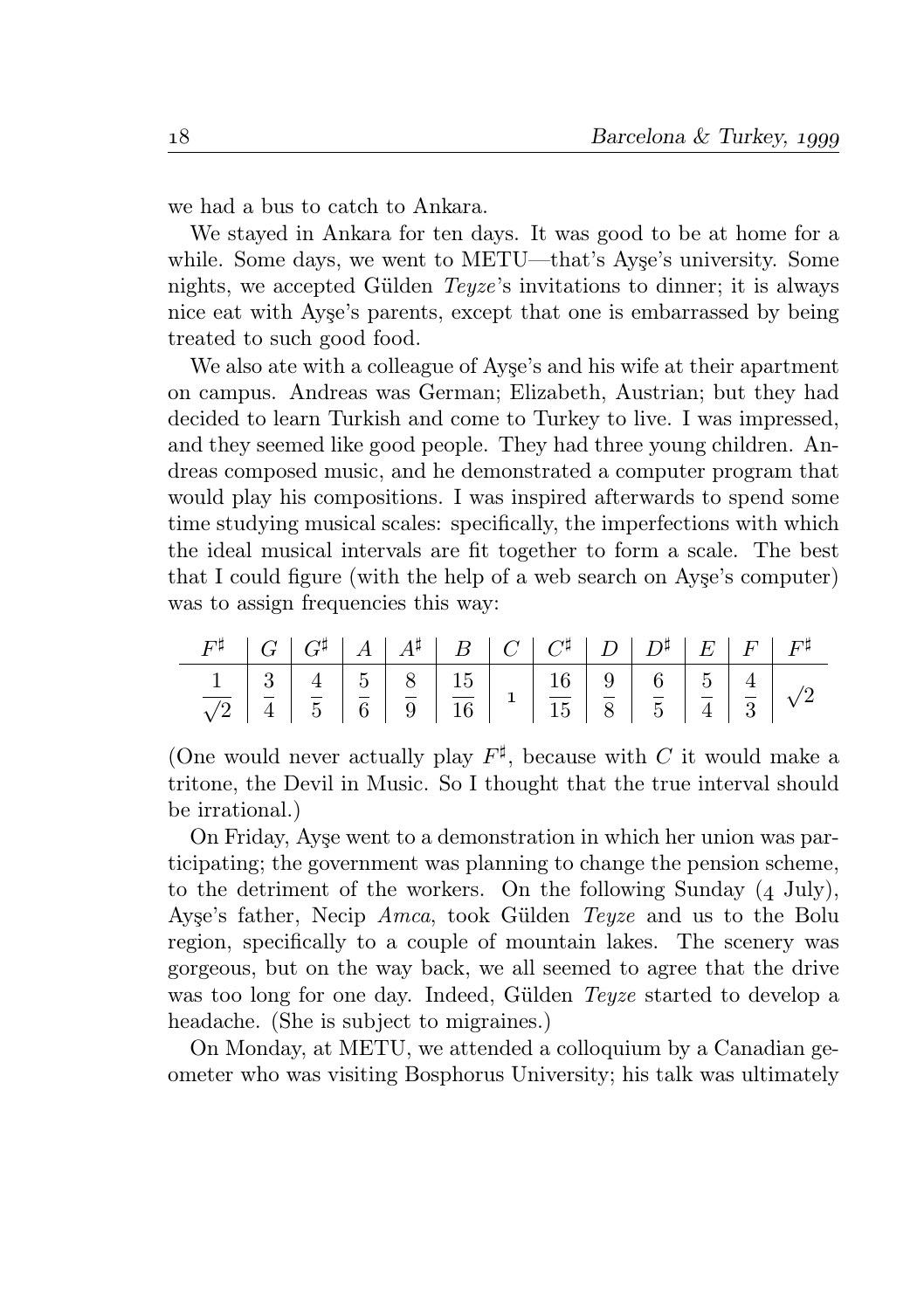helpful to my own work. As the day wore on though, I got a headache. First I thought it was from not having the Türk kahvesi I had grown accustomed to every morning. We went to Ayşe's parents' for dinner as planned, but I couldn't eat, and I vomited what I had been able to swallow. Eventually I was able to sleep, and recover, and eat.

The following night, we took a bus to Alanya, on the Mediterranean coast. We had wanted to take the trip during the day, to see the countryside, but such a trip would have taken longer (because it would have taken a longer route, or the bus would have stopped more often). In the Wednesday-morning twilight, I woke from a doze and saw that we were on a gravel road in the mountains. Spectacular scenery, and I figured that the sea was just on the other side. No, we had a long way to go.

When we did reach the sea, I got my first glimpse of banana trees grown for a crop. The climate certainly seemed tropical, once we alit in Alanya; it was as hot a place as I had ever been. The heat was not unbearable, but the water was too warm to be very refreshing. The main discomfort that I was to feel was self-inflicted. On our first afternoon on the beach, we rented chairs and an umbrella, but I forgot to consider that the sun's rays could penetrate the fabric of the umbrella. I didn't use the sunscreen I had brought, and I was burnt.

Mosquitos were Ayşe's persecution. She had to stay covered up at night, despite the heat. That's why I should have brought repellent.

Our pansiyon was convenient for having a kitchen on each floor; this partially made up for the inconvenience of not having breakfast included in the price. The towels were grey, and sand made its way to our fourth-floor room and stayed there underfoot. The main unpleasantness was moral, so to speak: the women of the establishment wore headscarves, and the owner himself was a *haci*, a pilgrim to Mecca.

The old citadel of Alanya is on an enormous rock jutting out into the water. I convinced Ayşe to walk up there, rather than take the bus, and she was not ultimately unhappy that I did. One looks down on the new city; one sees old Ottoman houses on the slopes; one passes through the old Selçuk walls of the fortress. Being on top is like attaining a higher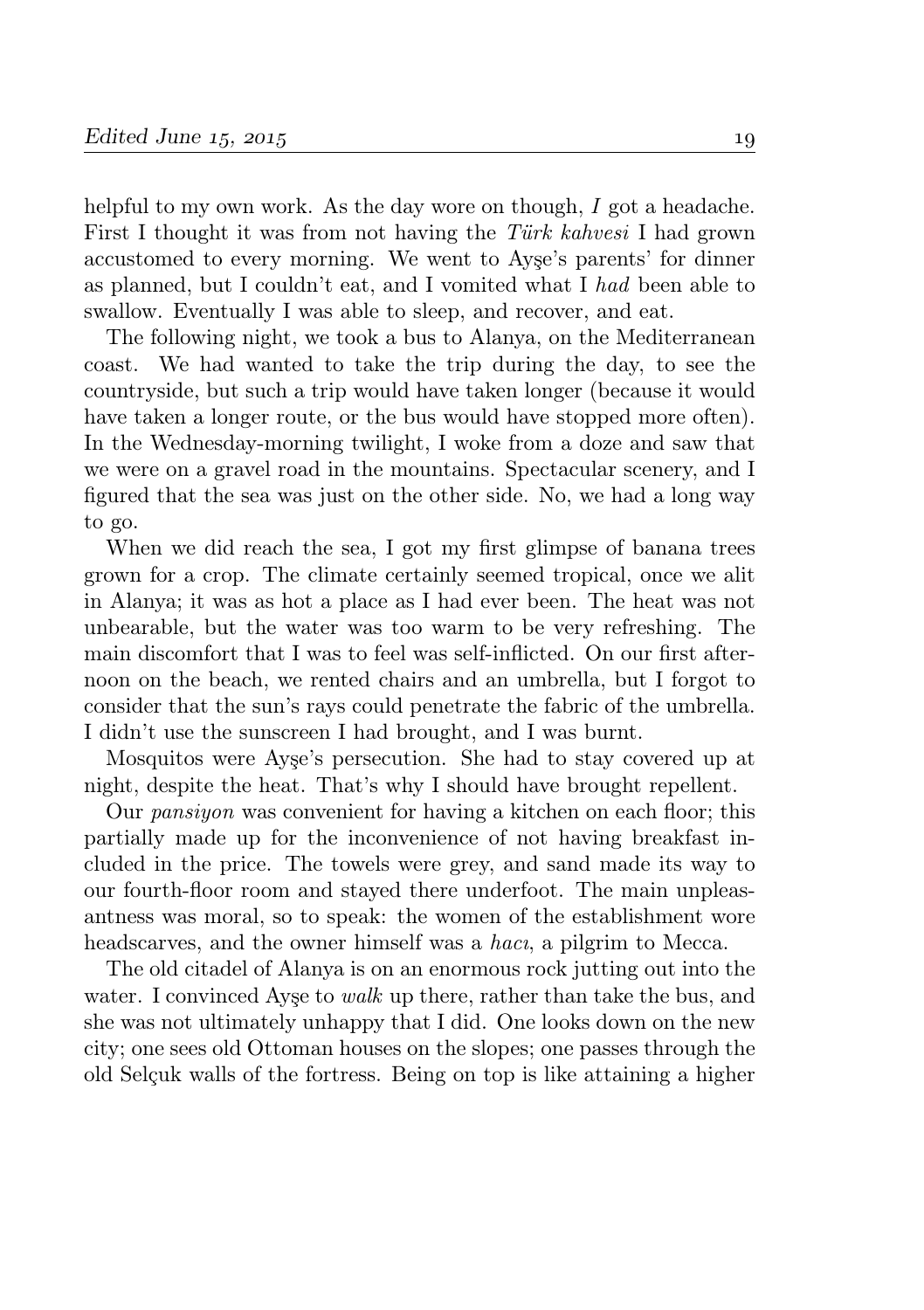plane of existence. Later, swimming in the water below, I would gaze up at the citadel, as if to a sacred place. It could almost be worthwhile to stay in the hotel up there—except that we would not be near a good lokanta where we could eat meatless meals. As we headed back down the hill, we did stop to eat gözleme and drink ayran while seated on cushions at a low table underneath grape-vines. Heaven, but for the tour-buses passing from time to time.

Alanya was equipped to receive tourists from Northern Europe: German, Dutch, and Scandinavian. An English-speaking tourist was an oddity—correction, a tourist whose mother-tongue was English was an oddity.

An attraction besides the citadel itself was the Kızıl Kale, a red-brick tower at the base of the hill, built to defend the eastern harbour. Back over on the western side, where we were staying, were the museum and Damlataş, the latter a cave whose air was supposed to be good for the respiration. In the museum, what caught Ayşe's eye especially was a tablet with a Turkish inscription in Greek letters; it was from a nineteenth-century Anatolian church.

The Vitamin Station was a great place to have a fresh orange juice while sitting in the shade of vine leaves. One sat on logs, at a table made from one enormous split log.

We exhausted the attractions that Alanya held for us; on Saturday morning, we caught a bus to Antalya, continuing west from there to Kaş in a smaller bus. Beyond Antalya, the road is not very old; before the road, the only access was by boat. You can imagine that the scenery must be something. Maybe the road should *not* have been built, like California's Pacific Coast Highway. At least the road on Turkey's Turquoise Coast is built on solid rock, and won't be washing away.

A couple of tourists flagged down our bus some ways beyond Antalya. At a rest stop, I tried to catch the man's eye, but he just kept walking by. Perhaps he was shy because he didn't know English, and assumed I knew nothing but. His wife talked to me. She didn't pay much attention to Ayşe though! She was German, as I recall, and he was